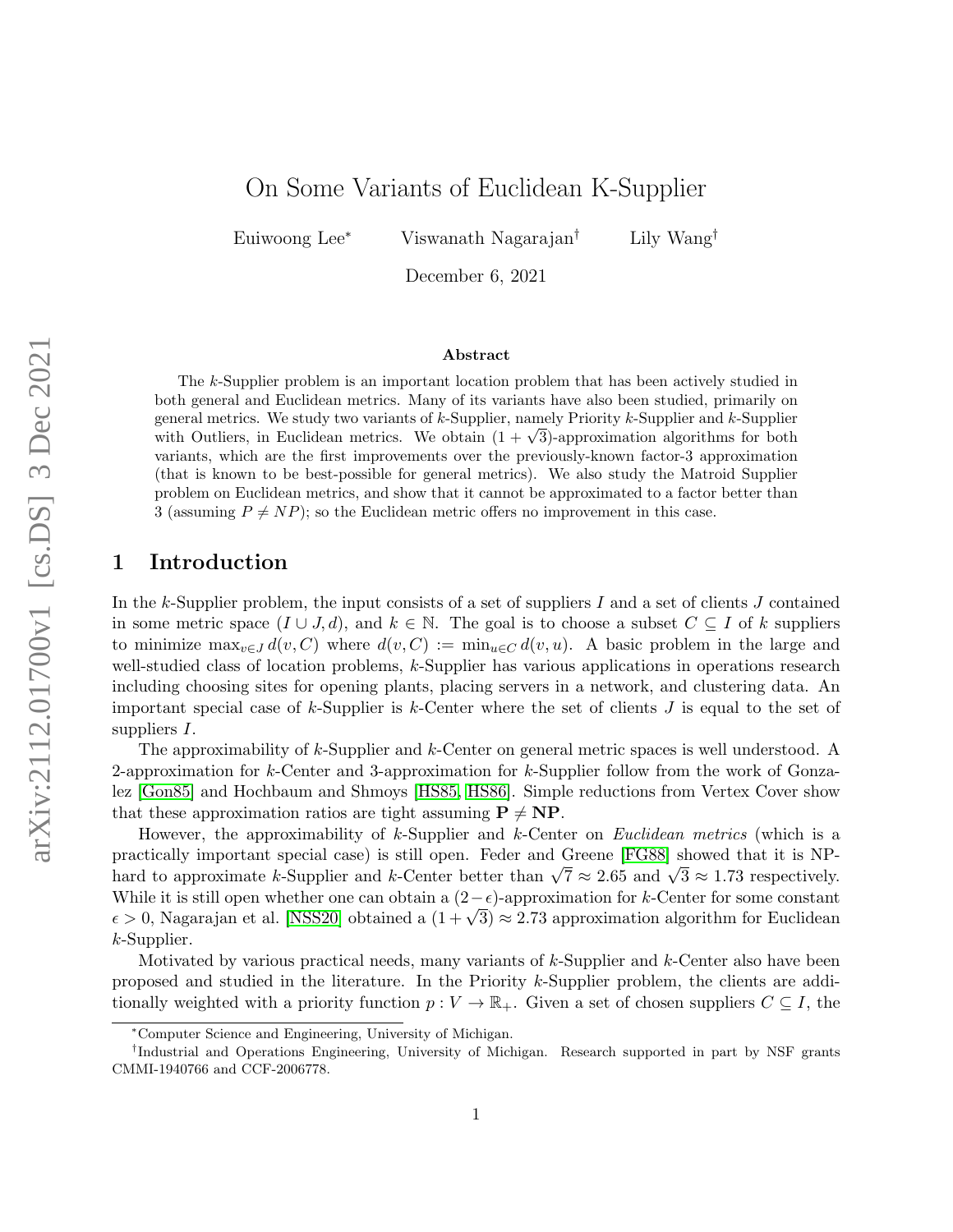objective function is now  $\max_{v \in J} p(v) d(v, C)$ . This problem naturally models the scenario where each client has a different "speed". Plesnik [\[Ple87\]](#page-12-5) gave a 3-approximation algorithm for Prioirty k-Supplier, matching the approximability of the basic version.

Another variant is k-Supplier with Outliers where the input additionally contains a bound  $\ell \in \mathbb{N}$ and the goal is to choose k suppliers  $C \subseteq I$  and  $\ell$  outliers  $O \subseteq J$  to minimize max $_{v \in J\setminus O} d(v, C)$ . This problem was introduced by Charikar et al. [\[CKMN01\]](#page-11-0). Recently, Chakrabarty et al. [\[CGK20\]](#page-11-1) obtained a 3-approximation algorithm for this problem, again matching the approximability of the basic k-Supplier problem. Yet another variant is the Matroid Supplier problem: instead of a cardinality bound on the chosen suppliers, the set  $C$  of chosen suppliers is required to be independent in some matroid. Chen et al. [\[CLLW13\]](#page-11-2) obtained a 3-approximation algorithm for this problem as well.

**Results and Techniques.** To the best of our knowledge, the study of the above k-Supplier variants has been limited to general metrics. In this paper, we study these problems in Euclidean metrics. Our first result is the following:

<span id="page-1-1"></span>**Theorem 1.** There is an  $(1 + \sqrt{3}) \approx 2.73$ -approximation algorithm for Euclidean Priority k-Supplier.

This is based on a relation to the minimum edge-cover problem, as in [\[NSS20\]](#page-12-4). However, the graph for the edge-cover instance is constructed differently: we need to select "representative" clients (that correspond to nodes in the graph) in decreasing order of their priorities.

Our second and main technical result is the following:

<span id="page-1-0"></span>**Theorem 2.** There is an  $(1 + \sqrt{3}) \approx 2.73$ -approximation algorithm for Euclidean k-Supplier with Outliers.

This requires a linear-program (LP) in conjunction with the relation to edge-cover. Moreover, we do not know how to solve the resulting LP in polynomial time. Instead, we use a "round or cut" approach that is built atop the ellipsoid algorithm, and in each step it either finds an approximate solution or a violated LP constraint. We note that round-or-cut has been used recently to address some other k-Supplier problems [\[CN19\]](#page-12-6), but the focus there was on general metrics and dealing with complex constraints on the suppliers. In contrast, our goal is to exploit the Euclidean metric to improve the approximation ratio (beyond 3). Another important step in proving Theorem [2](#page-1-0) is an integrality property for the edge-cover polytope with a special type of cardinality constraint; this result might also be of some independent interest.

Finally, we show that not all natural variants of k-Supplier are strictly easier in Euclidean metrics. In particular, we consider the Matroid Supplier problem where there is a matroid constraint on I and the goal is to find an independent set C that minimizes  $\max_{v \in J} d(v, C)$ . While this problem admits a 3-approximation algorithm in general metrics [\[CN19\]](#page-12-6), we prove the following theorem that Euclidean spaces do not strictly improve the approximation ratio.

<span id="page-1-2"></span>**Theorem 3.** For any constant  $\epsilon > 0$ , it is NP-hard to approximate Euclidean Matroid Supplier within a factor of  $(3 - \epsilon)$ .

**Other Related Work.** Apart from  $k$ -Supplier/ $k$ -Center, such variants have also been studied for k-Median (where the objective is to minimize the sum of connection costs). In particular,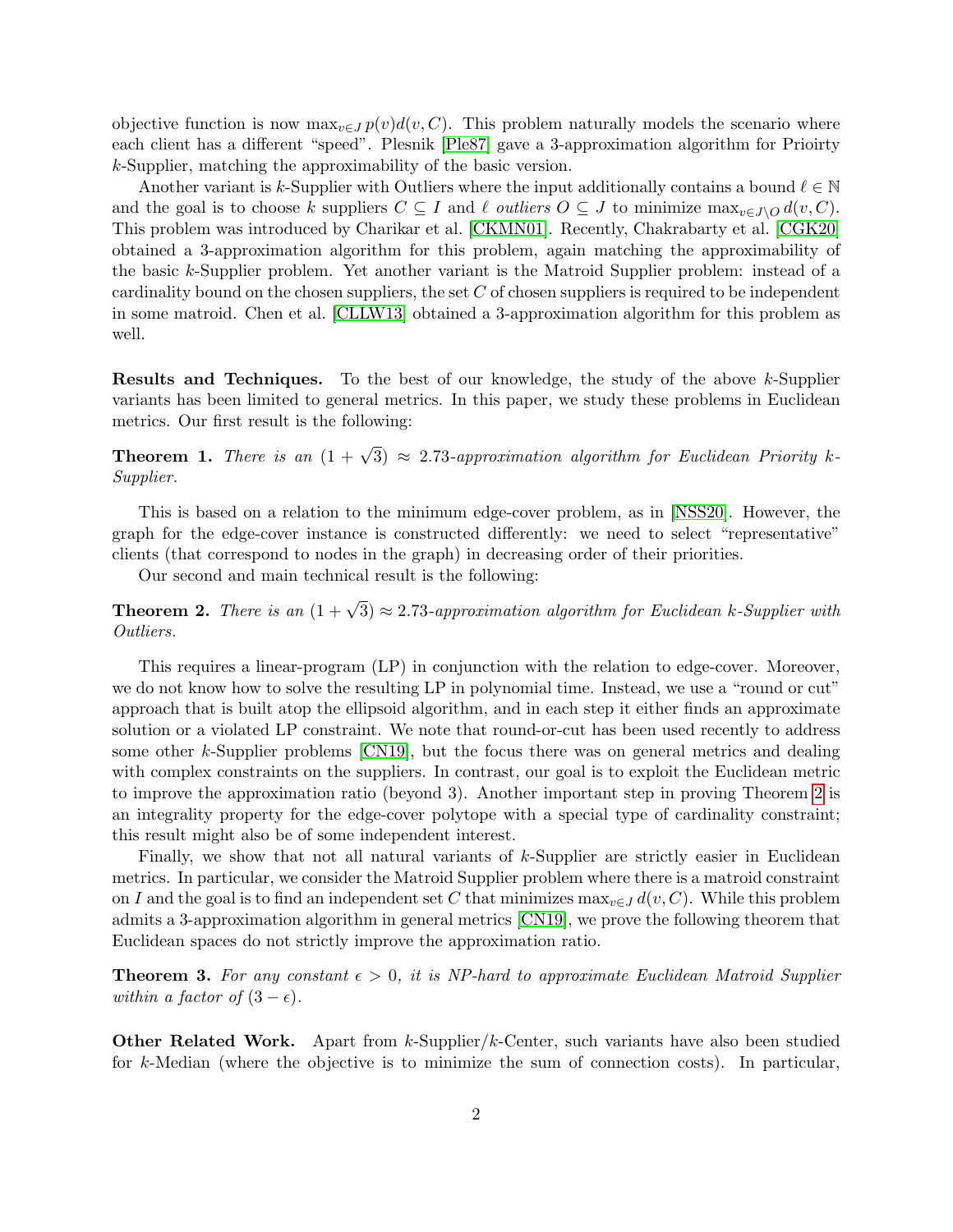there are constant-factor approximation algorithms for k-Median with outliers [\[Che08,](#page-11-3) [KLS18\]](#page-12-7) and Matroid Median [\[KKN](#page-12-8)+15, [Swa16\]](#page-12-9). Moreover, there is an extensive literature on obtaining better approximation ratios (and runtime) for  $k$ -Median on Euclidean metrics, see e.g., [\[KR07,](#page-12-10) [HPM04\]](#page-12-11).

#### 2 k-Supplier with Priorities

Given a set of suppliers I and clients J, where clients have a priority function  $p: J \to \mathbb{R}_+$ , the goal is to choose k suppliers to minimize the maximum "priority weighted distance" over all clients. That is, we want to find

$$
\min_{\substack{C \subseteq I \\ |C| \leq k}} \max_{v \in J} p(v) \cdot d(v, C).
$$

For a given set of suppliers C, the *priority distance* of any client  $v \in J$  is  $p(v) \cdot d(v, C)$ .

Assuming optimal value of 1. As is common for min-max optimization problems (see e.g., [\[HS85\]](#page-12-1)), we assume that the algorithm knows the optimal value B. Then, the algorithm either finds a solution of objective at most  $\alpha \cdot B$  (where  $\alpha$  is the approximation ratio), or proves that the optimal value is more than  $B$ . As there are only a polynomial number of choices for  $B$ , we can try each one. Finally, by scaling all distances by  $B$ , we can assume that the optimal value is 1.

Our algorithm is similar to that in  $[NSS20]$  for the basic k-Supplier. This involves constructing a graph with some clients  $S \subseteq J$  as nodes and suppliers as edges, and finding the minimum edgecover in this graph. The key difference is that we need to include clients into the node-set  $S$  in decreasing order of priorities. See Algorithm [1](#page-2-0) for details.

Algorithm 1: Algorithm for Priority k-Supplier

<span id="page-2-0"></span>initially nodes  $S = \emptyset$  and edges  $E = \emptyset$ ; while  $J \neq \emptyset$  do  $\bar{v} = \arg \max_{v \in J} p(v);$  $E_{\bar{v}} \leftarrow \{v \in J : p(v) \cdot d(v, \bar{v}) \leq$ √ 3};  $J \leftarrow J \setminus E_{\bar{v}} \text{ and } S \leftarrow S \cup {\bar{v}};$ forall *supplier*  $u \in I$  do if ∃ distinct  $\bar{v}_1, \bar{v}_2 \in S$  s.t.  $p(\bar{v}_1)d(u, \bar{v}_1) \leq 1$  and  $p(\bar{v}_2)d(u, \bar{v}_2) \leq 1$  then | add edge  $(\bar{v}_1, \bar{v}_2)$  to E and label it u; else if  $\exists \bar{v} \in S \; s.t. \; p(\bar{v})d(u, \bar{v}) \leq 1$  then add self-loop to  $(\bar{v}, \bar{v})$  to E and label it u; Find the minimum edge cover M in graph  $(S, E)$ ; if  $|M| \leq k$  then | output the suppliers labeled on edges of  $M$ ; else the optimal value is more than 1;

For the analysis, we will show that if the optimal value is at most 1, the algorithm returns For the analysis, we will show that if the optimal value is at most 1, the algorithm returns solution M with objective at most  $1 + \sqrt{3}$ . Henceforth, we assume that the optimal value is at most 1.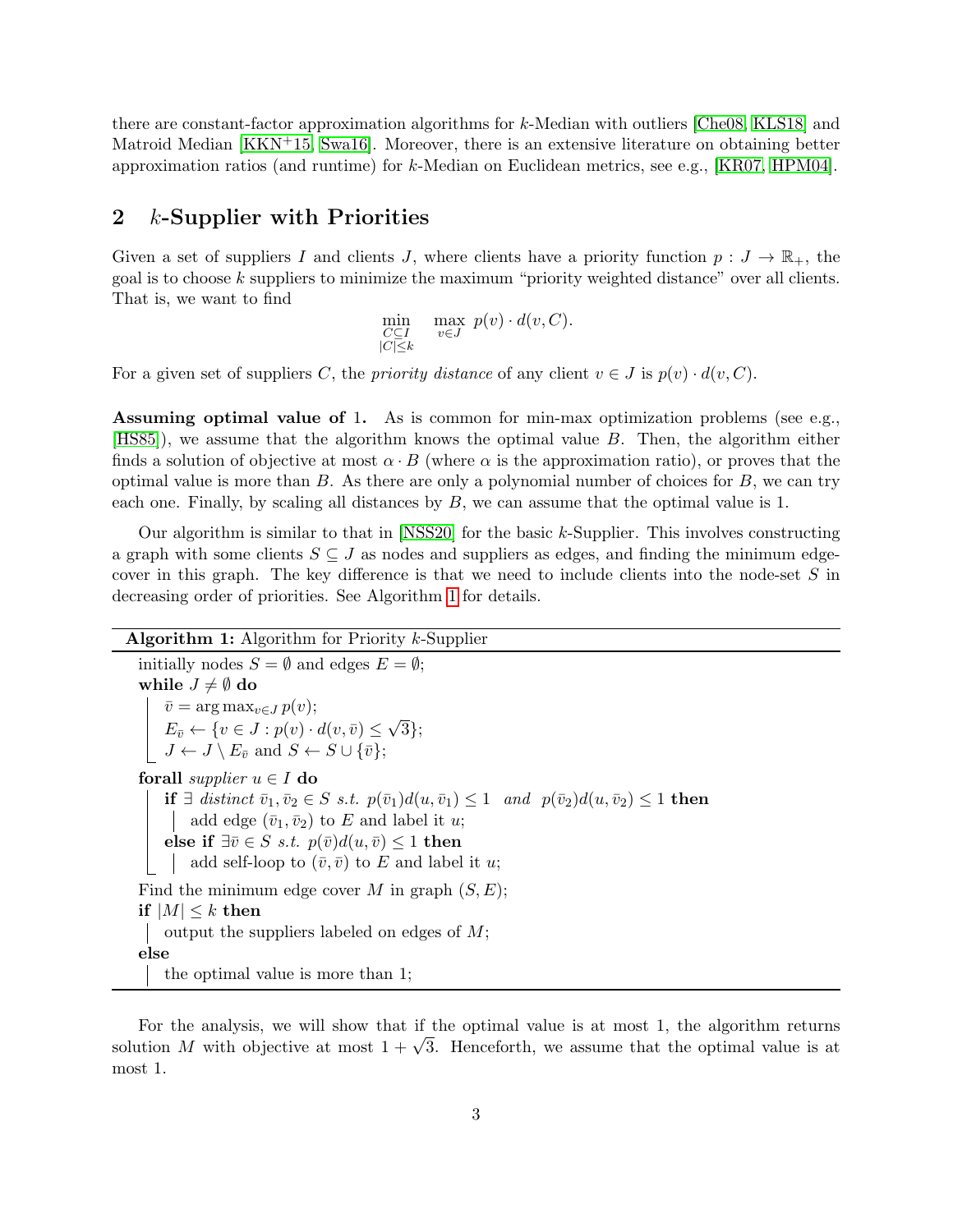

<span id="page-3-1"></span>Figure 1: Illustration of Lemma [2.](#page-3-0)

**Lemma 1.** Each client  $v \in J$  is within priority-distance  $(1 + \sqrt{3})$  from some supplier in M.

*Proof.* Consider any  $v \in J$ : it must lie in  $E_{\bar{v}}$  for some "selected" client  $\bar{v} \in S$ . Note that  $\bar{v}$  must be covered by some edge in  $M$ , say labelled by supplier  $u$ . Then,

$$
p(v)d(v, u) \le p(v)d(v, \overline{v}) + p(v)d(\overline{v}, u) \le p(v)d(v, \overline{v}) + p(\overline{v})d(\overline{v}, u) \le \sqrt{3} + 1.
$$

The second inequality uses the fact that at the point when  $\bar{v}$  was added to S, client v was also in J: so  $p(\bar{v}) \geq p(v)$ . The third inequality is by definition of  $E_{\bar{v}}$  and edges E.  $\Box$ 

<span id="page-3-0"></span>Lemma 2. No supplier can serve more than two clients of S within priority-distance 1.

*Proof.* Suppose for a contradiction that for supplier  $u \in I$  and clients  $v_1, v_2, v_3 \in S$  are within priority-distance 1 from u. Then, we have  $p(v_i)d(v_i, u) \leq 1$  for  $i = 1, 2, 3$ . There is at least one pair of  $v_i, v_j$  such that the angle  $\theta = \angle v_i u v_j \leq 2\pi/3$ . See Figure [1.](#page-3-1) Suppose without loss of generality that  $p(v_i) \geq p(v_j)$ , so that  $v_i$  is added to S before  $v_j$ . By the cosine law,

$$
d(v_i, v_j) = \sqrt{d(v_i, u)^2 + d(v_j, u)^2 - 2 \cdot d(v_i, u) \cdot d(v_j, u) \cdot \cos \theta}
$$
  
 
$$
\leq \sqrt{\frac{1}{p(v_i)^2} + \frac{1}{p(v_j)^2} + \frac{1}{p(v_i)p(v_j)}} \leq \sqrt{\frac{3}{p(v_j)^2}} = \frac{\sqrt{3}}{p(v_j)}
$$

It follows that

$$
p(v_j)d(v_j, v_i) \le p(v_j)\frac{\sqrt{3}}{p(v_j)} = \sqrt{3}.
$$

Therefore,  $v_j$  should have been in  $E_{v_i}$  and can not be in S, a contradiction.

**Lemma 3.** The minimum edge cover M satisfies  $|M| \leq k$ .

*Proof.* Let  $M^* \subseteq I$  be the optimal set of suppliers. Note that  $M^*$  covers each client within priority distance 1. Moreover, by Lemma [2,](#page-3-0) each supplier can cover at most two clients of S within priority distance 1. In other words, taking the edges corresponding to the suppliers  $M^*$  in graph  $(S, E)$ , we get an edge cover. Therefore, the minimum edge cover M has size at most  $|M^*| = k$ .  $\Box$ 

Combining the lemmas above, we obtain Theorem [1.](#page-1-1)

 $\Box$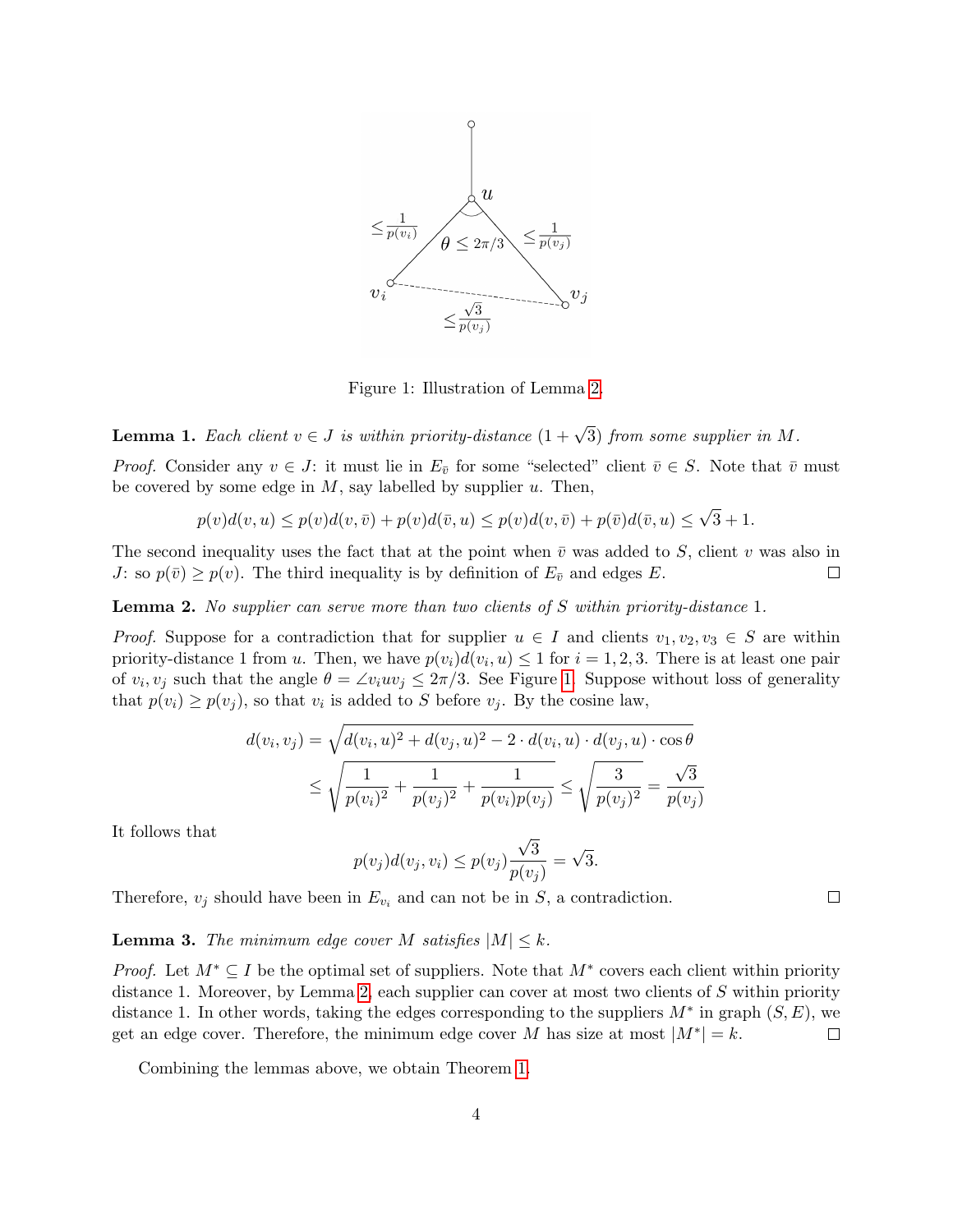#### 3 k-Suppliers with Outliers

Here, we are given a set of suppliers I and clients  $J$  along with bounds  $k$  on the number of chosen suppliers and  $\ell$  on the number of outlier clients. As mentioned earlier, we assume that the optimal supphers and  $\ell$  on the number of outher chemis. As mentioned earlier, we assume that the optimal value is 1, and aim to find a solution with objective at most  $1 + \sqrt{3}$ . This would prove Theorem [2.](#page-1-0)

We start with a natural LP relaxation where decision variables  $y_i$  correspond to selecting suppliers and  $z_i$  correspond to choosing outlier clients.

<span id="page-4-0"></span>
$$
\sum_{i \in I} y_i \le k \tag{1}
$$

$$
z_j + \sum_{i \sim j} y_i \ge 1 \qquad \qquad \forall j \in J \tag{2}
$$

<span id="page-4-3"></span><span id="page-4-1"></span>
$$
\sum_{j \in J} z_j \le \ell \tag{3}
$$

$$
0 \le z, y \le 1 \tag{4}
$$

Above,  $i \sim j$  denotes client j being within unit distance from supplier i, i.e., supplier i can serve client j. While these constraints suffice to obtain a 3-approximation algorithm (even on general enem *j*. While these constraints sunce to obtain a 3-approximation algorithm (even on genetrics), we need to add stronger constraints for the improved  $1 + \sqrt{3}$  approximation ratio.

Define a subset of clients  $S \subseteq J$  to be *well-separated* if all pairwise distances in S are greater Define a subset of clients  $S \subseteq J$  to be *well-separated* if all pairwise distances in S are greater than  $\sqrt{3}$ , i.e.,  $d(j, j') > \sqrt{3}$  for every  $j, j' \in S$ . Also, for any set of clients S, we will denote the set of suppliers which can serve at least one client in S by  $f(S) \subseteq I$ . The stronger constraints we want to add are the following:

<span id="page-4-2"></span>
$$
z(S) + y(f(S)) \ge \lfloor |S|/2 \rfloor \qquad \forall S \subseteq J \text{ well-separated.} \tag{5}
$$

Above, we use the shorthand  $z(S) := \sum_{j \in S} z_j$  and  $y(f(S)) := \sum_{i \in f(S)} y_i$ .

We now show that these constraints are valid for any (integral) solution to k-Supplier with Outliers. Consider any well-separated set S. Note that no supplier can serve more than two clients in S: this follows from Lemma [2](#page-3-0) with all priorities being 1 (or Lemma 1 in [\[NSS20\]](#page-12-4)). Hence, a total of at least  $\lceil |S|/2 \rceil$  suppliers from  $f(S)$  or outliers in S are needed to "cover" the clients in S.

Our final LP relaxation, referred to as the "Master LP" consists of constraints [\(1\)](#page-4-0)-[\(4\)](#page-4-1) and [\(5\)](#page-4-2). There are an exponential number of well-separated constraints, and we are not aware of a separation oracle for these. So, this LP is difficult to solve directly. Instead, we will use a roundseparation oracle for these. So, this LP is difficult to solve directly. Instead, we will use a round-<br>or-cut approach that either (i) finds a solution of objective at most  $1 + \sqrt{3}$ , or (ii) proves that the Master LP is infeasible. Note that case (ii) also implies that the optimal value of the  $k$ -Supplier with Outliers problem is more than 1. So this would suffice to prove Theorem [2.](#page-1-0)

We are now ready to describe the algorithm, which relies on the ellipsoid algorithm with separation-oracles. We will maintain a candidate solution  $(y, z)$  for the Master-LP, and an ellipsoid F that is guaranteed to contain Master-LP.

In each iteration below, we either (i) find an approximate solution to  $k$ -Supplier with Outliers, or (ii) identify a violated constraint for the Master-LP, which is used to update our solution  $(y, z)$ and the ellipsoid  $F$ . Formally, we repeat the following steps.

1. If  $(y, z)$  violates any of the (polynomially many) constraints  $(1)-(4)$  $(1)-(4)$  $(1)-(4)$ , then update solution  $(y, z)$  and ellipsoid F based on the violated constraint. Continue to the next iteration.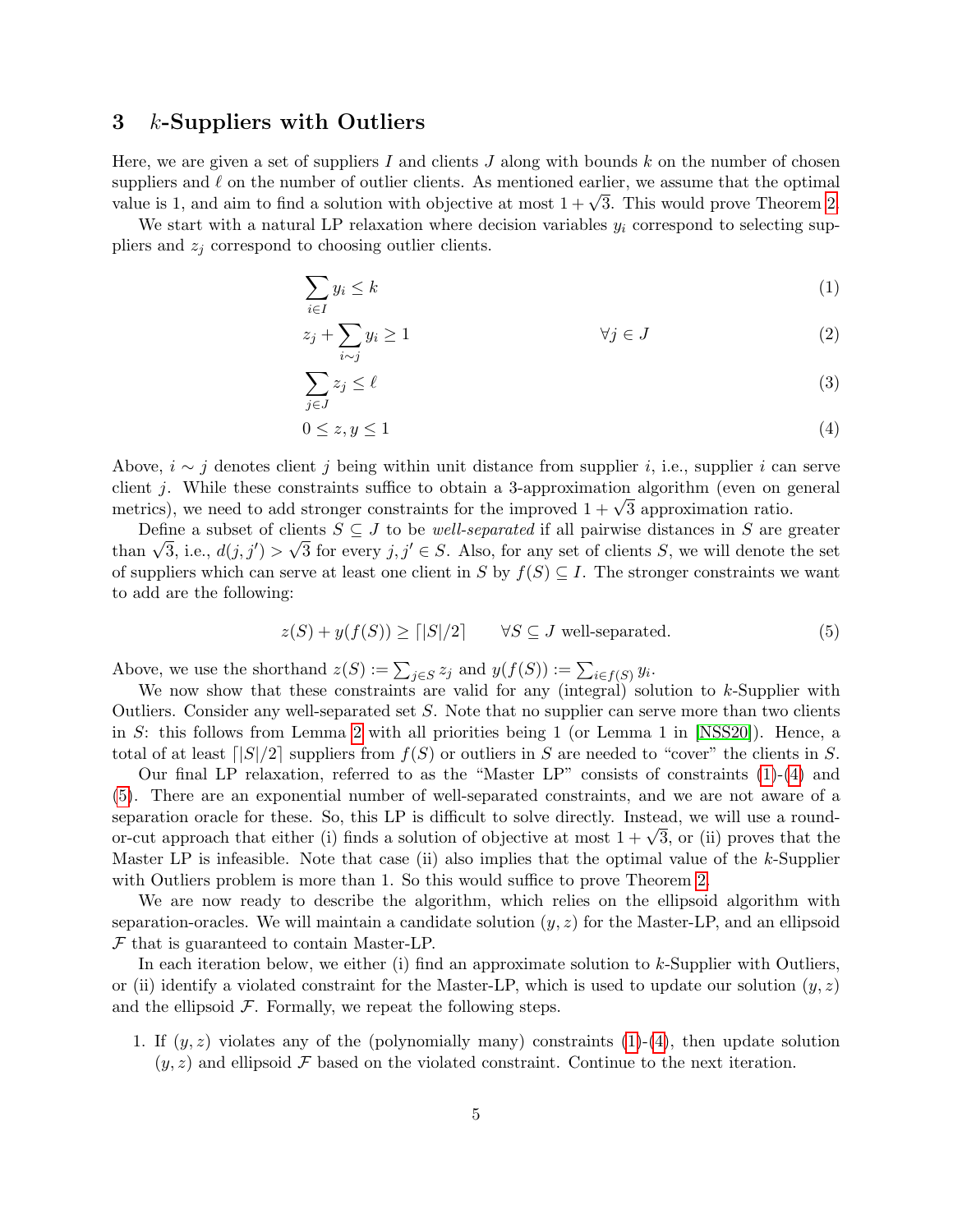- 2. Let nodes  $A = \emptyset$ ,  $B = J$ .
- 3. Order clients by outlier values from the LP solution:  $z_1 \leq z_2 \leq \ldots \leq z_n$ , where  $n = |J|$ .
- 4. While  $B\neq \emptyset$  do:
	- Let  $j \in B$  with the client with lowest  $z_j$ .
	- Take all clients in B within distance  $\sqrt{3}$  of j (including itself) and assign them to  $R_j$ .
	- Remove  $R_i$  from the set  $B$ .
	- Let  $a(j) = |R_j|$  denote the number of clients assigned to j.
	- Add node  $j$  to  $A$ .
- 5. Construct a graph G with nodes A and the following edges. For each supplier  $i$ :
	- If there are two distinct clients  $j_1, j_2 \in A$  within distance 1 from i, add edge  $(j_1, j_2)$ labelled by i.
	- Otherwise, if there is just one client  $j \in A$  within distance 1 from i, add self-loop  $(j, j)$ labelled by i.

Let  $E$  be the set of all edges added above. Furthermore, add a distinct set  $L$  of self-loops at each vertex  $j \in A$ : the loop at j represents making j an outlier. All edges of E have weight 0. Each loop  $(j, j)$  in L has weight  $a(j)$ .

6. Check whether  $(y, z)$  satisfies the following constraints:

<span id="page-5-0"></span>
$$
z(S) + y(f(S)) \ge \lfloor |S|/2 \rfloor \qquad \forall S \subseteq A. \tag{6}
$$

These constraints exactly specify the edge cover polytope of graph  $G = (A, E \cup L)$  and can be efficiently checked [\[Sch03\]](#page-12-12).

- 7. If  $(y, z)$  violates [\(6\)](#page-5-0) for some  $S \subseteq A$ , then:
	- Update solution  $(y, z)$  and the ellipsoid F based on the constraint for S. (Note that the constraint for S appears in [\(5\)](#page-4-2) of the Master-LP as  $S \subseteq A$  is well-separated.)
	- Continue to the next iteration.
- 8. If  $(y, z)$  satisfies [\(6\)](#page-5-0), apply Theorem [4](#page-6-0) below to obtain a solution M to min-weight edgecover on graph G with a cardinality constraint on E. Output the suppliers in  $M \cap E$  as the approximate solution, and stop.

Assuming that the algorithm never stops in step 8, the standard analysis for the ellipsoid algorithm (see e.g., [\[GLS88\]](#page-12-13)) implies that we can terminate after a polynomial number of iterations and conclude that the Master-LP is infeasible. Therefore, the overall algorithm is guaranteed to run in polynomial time. Moreover, we either return some solution  $M$  (in step 8) or prove that the Master-LP is infeasible. In the analysis below, we will show that the solution  $M$  obtained in step 8 master-LP is infeasible. In the analysis below, we will si<br>is a  $1 + \sqrt{3}$  approximation for k-Supplier with Outliers.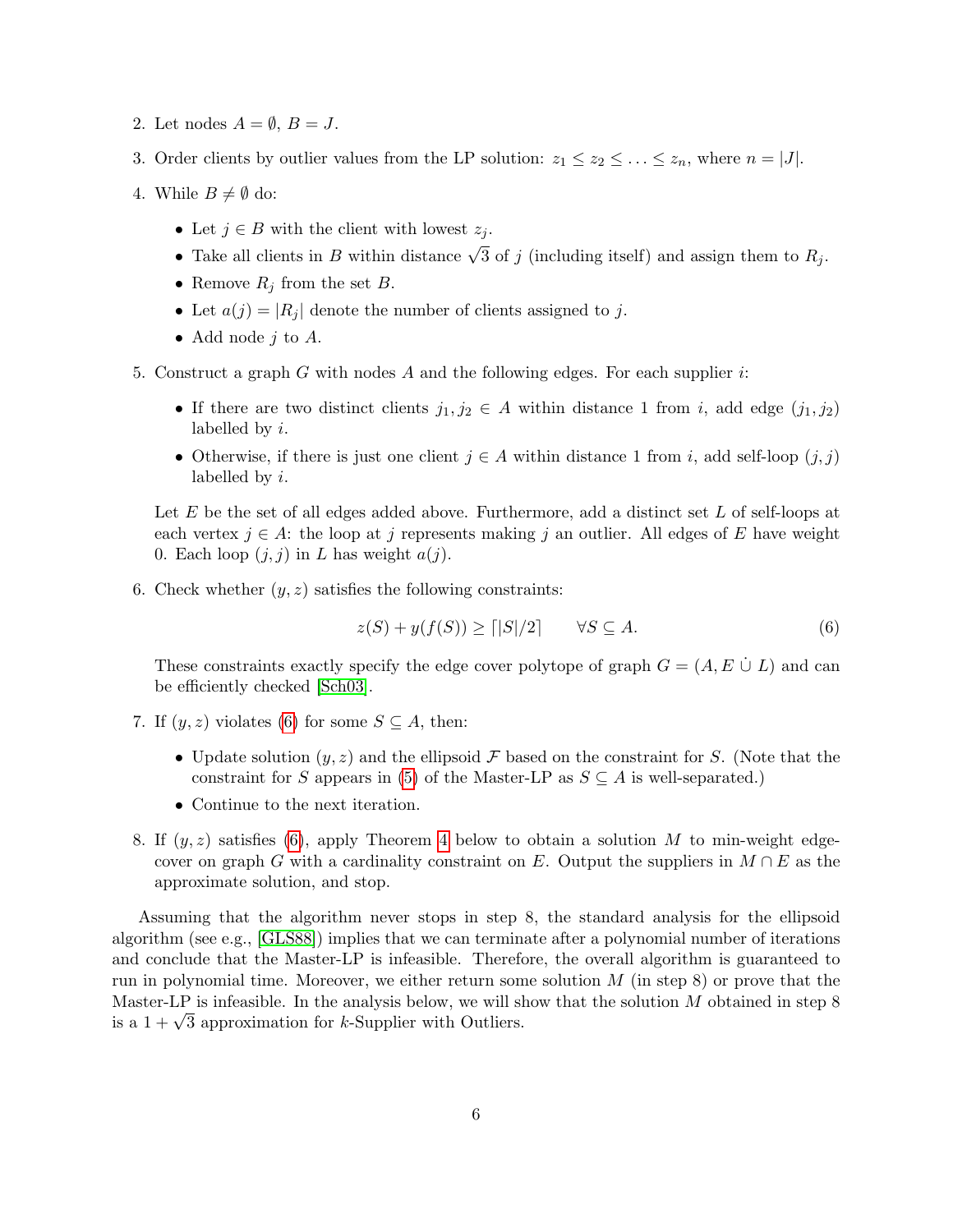Edge cover with a cardinality constraint. Consider a graph G on nodes A and edges  $E' =$  $E \cup L$ , where L only contains self-loops. (Edges in E can be 2-edges or self-loops.) Note that we use the same notation as for the graph constructed in step 5 of the above algorithm. Each edge  $e \in E'$  has a weight  $w_e$ . We are interested in solving the minimum weight edge-cover problem on G subject to a cardinality constraint of k on E. That is, we want a min-weight edge cover  $M \subseteq E'$ where  $|M \cap E| \leq k$ . Note that the cardinality constraint does not include all edges E', but only those in set E. We will show that this problem can be solved in polynomial time using the natural LP relaxation.

Consider the following linear program  $LP_{ECC}$  for the above edge-cover problem with a cardinality constraint. Recall that the edges are  $E' = E \cup L$ . We use decision variables  $y \in \mathbb{R}^E$  for the edges in E and  $z \in \mathbb{R}^L$  for the remaining edges L.

$$
\sum_{e \in E} y_e \le k \qquad (LP_{ECC})
$$
  
 
$$
z(S) + y(f(S)) \ge \lfloor |S|/2 \rfloor \qquad \forall S \subseteq A
$$
  
 
$$
z, y \ge 0
$$

<span id="page-6-0"></span>**Theorem 4.** LP<sub>ECC</sub> is integral. Moreover, there is a polynomial time algorithm for the min-weight edge-cover problem with a cardinality constraint.

We defer the proof of this theorem to Section [3.1.](#page-7-0)

Completing the proof of Theorem [2.](#page-1-0) We now use Theorem [4](#page-6-0) to show that the solution M found in step 8 of our algorithm is a feasible solution to k-Supplier with Outliers of objective at round in step<br>most  $1 + \sqrt{3}$ .

When the algorithm reaches step 8, observe that all constraints in [\(6\)](#page-5-0) are satisfied by the current solution  $(y, z)$ . Moreover, by step 1, all the basic constraints [\(1\)](#page-4-0)-[\(4\)](#page-4-1) are also satisfied. It follows that this solution  $(y, z)$  is also feasible for  $LP_{ECC}$ . By definition of the edge-weights in the edge-cover instance, the weight objective of this solution is:

$$
\sum_{e\in E}w_e\cdot y_e+\sum_{(j,j)\in L}w_{(j,j)}\cdot z_j=\sum_{j\in A}a(j)\cdot z_j=\sum_{j\in A}|R_j|\cdot z_j\leq \sum_{j\in A}\sum_{j'\in R_j}z_{j'}\leq \sum_{j'\in J}z_j\leq \ell.
$$

The first inequality uses the fact that we select clients into A in increasing order of  $z$ -values: so  $z_j \leq z_{j'}$  for all  $j' \in R_j$ . The second inequality uses that  $\{R_j : j \in A\}$  are disjoint. The last inequality uses constraint [\(3\)](#page-4-3). Therefore, the integral solution M to  $LP_{ECC}$  (found by Theorem [4\)](#page-6-0) has weight  $\sum_{e \in M} w_e = \sum_{(j,j) \in M \cap L} a(j) \leq \ell$ . Let  $A' \subseteq A$  denote the clients/nodes in graph G that are covered by the edges  $\tilde{M \cap E}$ . Note that every client in A' is within distance 1 from some supplier of  $M \cap E$ . by the edges  $M \cap E$ . Note that every chent in A is within distance 1 from some supplier of  $M \cap E$ .<br>Hence, every client in  $\cup_{j \in A'} R_j$  is within distance  $\sqrt{3}+1$  from  $M \cap E$ . Moreover,  $M \cap L$  must contain the loops at each of the clients  $A \setminus A'$ . It then follows that  $\sum_{j \in A \setminus A'} |R_j| \leq \sum_{(j,j) \in M \cap L} a(j) \leq \ell$ . We set  $O = \bigcup_{j \in A\setminus A'} R_j$  to be the outlier clients. From the above discussion, it is clear that each non-outlier client is within distance  $\sqrt{3}+1$  from  $M \cap E$  and the number of outliers  $|O| \leq \ell$ . Finally,  $|M \cap E| \leq k$  because of the cardinality constraint. It now follows that  $M \cap E$  is a feasible solution  $\lfloor M + E \rfloor \leq \kappa$  because of the cardinality constraint. It hose to k-Supplier with Outliers of objective at most  $1 + \sqrt{3}$ .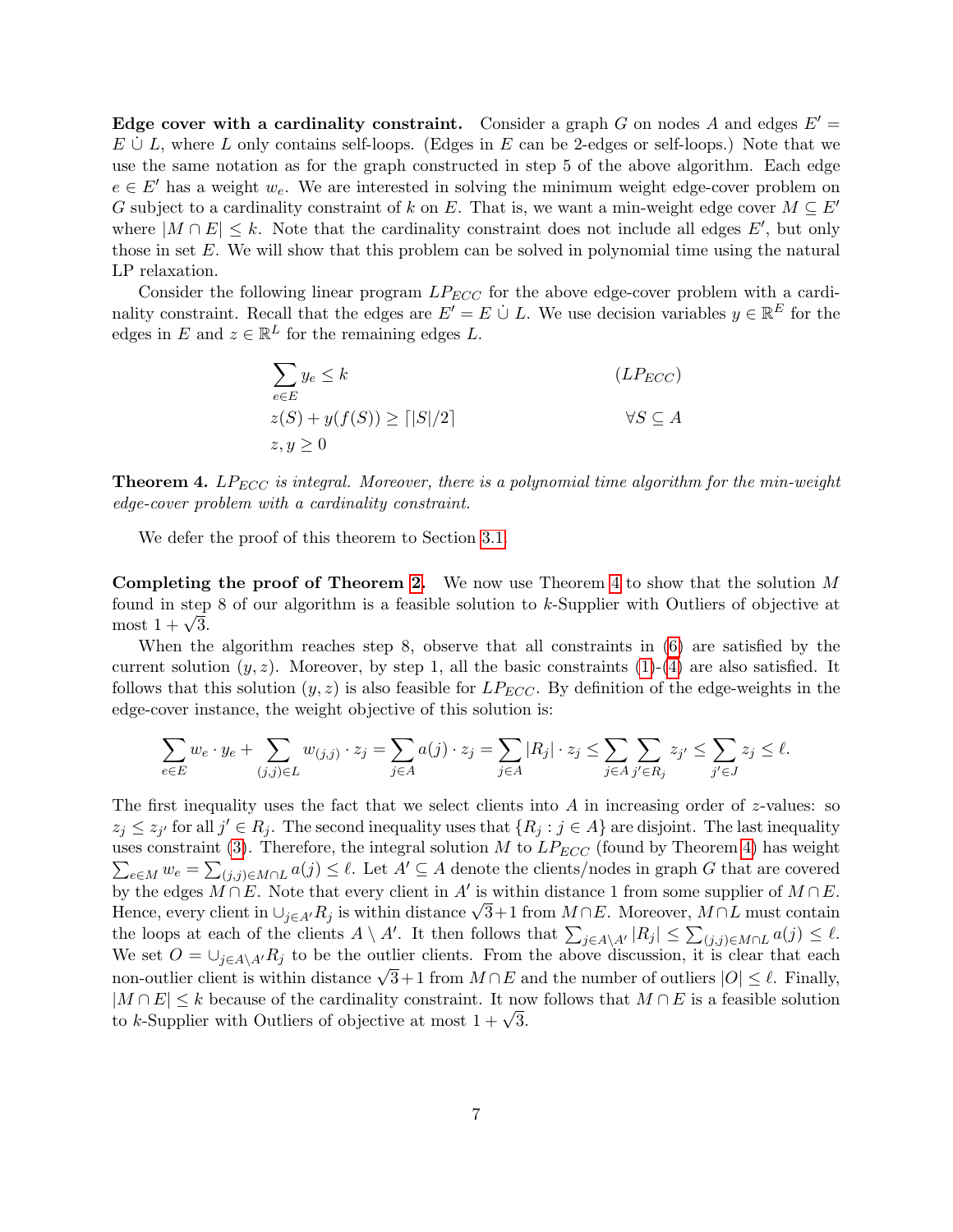#### <span id="page-7-0"></span>3.1 Proof of Theorem [4](#page-6-0)

We note that if the set  $L = \emptyset$  (i.e., the cardinality constraint involves all edges) then  $LP_{ECC}$  is known to be integral: see the discussion in page 464 of [\[Sch03\]](#page-12-12). However, this does not directly imply Theorem [4.](#page-6-0) Moreover, the following example shows that Theorem [4](#page-6-0) is not true for a cardinality constraint on an arbitrary edge subset. Hence, our proof below relies crucially on the fact that L only contains self-loops.

**Example:** suppose graph G is a 4-cycle with edges  $a, b, c, d$  in that order. The cardinality constraint is imposed on  $E = \{a, c\}$ , with a bound of  $k = 1$ . Note that any integral solution to  $LP_{ECC}$ must be of the form  $(0, \alpha, 0, \beta)$ ,  $(1, \alpha, 0, \beta)$  or  $(0, \alpha, 1, \beta)$ , where  $\alpha, \beta \in \mathbb{Z}_{\geq 1}$ . It can be checked directly that the solution  $(\frac{1}{2}, \frac{1}{2})$  $\frac{1}{2}, \frac{1}{2}$  $\frac{1}{2}, \frac{1}{2}$  $\frac{1}{2}$ ) cannot be written as a convex combination of integer solutions, which shows that  $LP_{ECC}$  is not integral for this instance.

Recall that the set of edges is  $E' = E \cup L$ ,  $y \in \mathbb{R}^E$ , and  $z \in \mathbb{R}^L$ , where the set L only contains self-loops. (E may contain self-loops too.) For any multi-subset  $S \subseteq E'$  of edges, we use  $\mathbf{1}(S) \in \mathbb{Z}^{E'}$ to denote the vector of multiplicities. Before proving Theorem [4,](#page-6-0) we show the following key lemma.

<span id="page-7-1"></span>**Lemma 4.** Consider any feasible solution  $(y, z)$  for  $LP_{ECC}$ . There is a collection  $\{J_i\}_{i=1}^r$  of integral solutions (i.e, edge covers that satisfy the cardinality constraint) and convex multipliers  $\{\lambda_i\}_{i=1}^r$  such that  $(y, z) \geq \sum_{i=1}^r \lambda_i \cdot \mathbf{1}(J_i)$ .

*Proof.* Fix any fractional solution  $(y, z)$  to  $LP_{ECC}$ . Clearly, this is also feasible to the basic edgecover LP (without the cardinality constraint). By integrality of the edge-cover LP (Theorem 27.3 of  $[Sch03]$ , it follows that  $(y, z)$  dominates a convex combination of integral edge-covers. Let  $(y, z) \geq \sum_{a=1}^{r} \lambda_a \cdot \mathbf{1}(J_a)$  denote such a convex combination where the  $J_a$  are integral edge-covers and the  $\lambda_a$  are convex multipliers. Over all such possible convex combinations, choose the one which produces the least "variance" as measured by

$$
\sum_{a=1}^r \lambda_a \cdot \max(0, |E \cap J_a| - k).
$$

We can assume (without loss of generality) that each integral edge-cover  $J_a$  is minimal. Indeed, if  $J_a$  is not minimal, we can replace it by a minimal edge-cover  $\bar{J}_a \subsetneq J_a$ : the variance of the resulting convex combination can only decrease.

If the variance is 0 then we must have  $|E \cap J_a| \leq k$  for every a, which implies that each  $J_a$  is an integral solution to  $LP_{ECC}$ . In this case, the lemma is trivially true.

We now suppose (for a contradiction) that the variance is positive. As the variance is positive, we have some  $i \in [r]$  with  $|E \cap J_i| \geq k+1$  by integrality. As  $(y, z)$  satisfies the cardinality constraint, we have  $\sum_{a=1}^r \lambda_a |E \cap J_a| \leq \sum_{e \in E} y_e \leq k$ . Therefore, there is some  $\ell \in [r]$  with  $|E \cap J_\ell| \leq k-1$ (again by integrality).

Let  $C = E \cap J_i$  and  $C_o = L \cap J_i$ . Note that both C and  $C_o$  are sets (not multisets) because of minimality of  $J_i$ . Likewise, let  $D = E \cap J_\ell$  and  $D_o = L \cap J_\ell$ .

We now convert edge-cover  $J_i = C\dot{\cup}C_o$  into a perfect matching (with loops) as follows.

1. Let  $\overline{C} \subseteq C$  be any maximal matching using only 2-edges.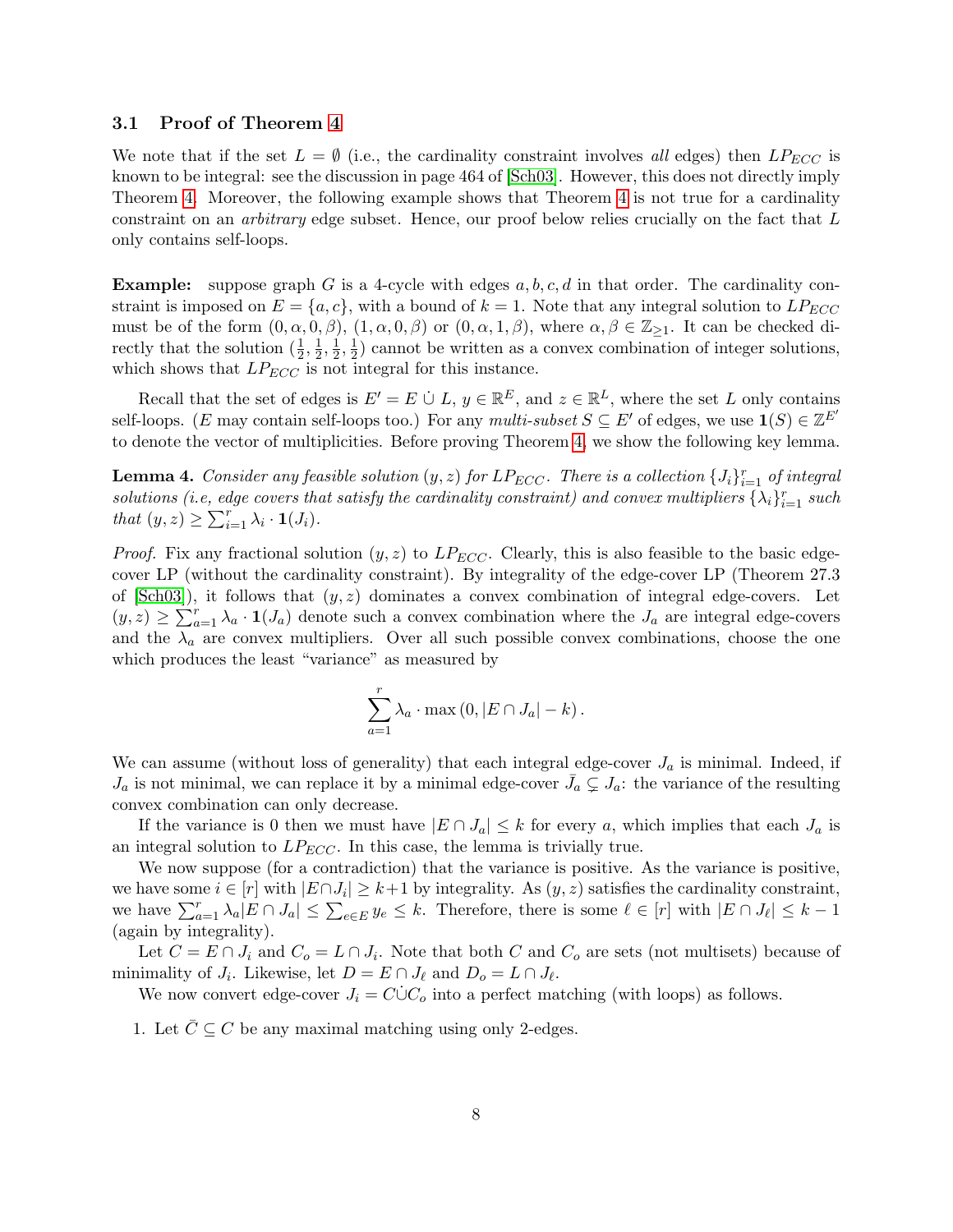

<span id="page-8-0"></span>Figure 2: Converting edge-cover to a perfect matching.

2. Then, for any other edge  $e = (u, v) \in (C \cup C_0) \setminus \overline{C}$ , if one of its nodes (say u) is incident to the matching M then we modify e into the self-loop  $(v, v)$ ; otherwise edge e remains unchanged. Note that such an edge e cannot have both nodes  $u, v$  incident to matching M, by minimality of edge-cover  $C \cup C_o$ .

Let  $\bar{C}_o$  denote all edges created in step 2 above. Note that  $\bar{C} \cup \bar{C}_o$  is a perfect matching: each node has exactly one edge (either 2-edge or self-loop) incident to it. Note also that there is a 1-to-1 correspondence between the edge-covers  $J_i = C \cup C_o$  and  $\overline{C} \cup \overline{C}_o$ . See Figure [2](#page-8-0) for an example.

We apply the same procedure to modify edge-cover  $J_{\ell} = D \dot{\cup} D_{o}$  into  $(\bar{D}, \bar{D}_{o})$ . We now have two graphs, each of which is a perfect matching (with self-loops). Let  $\mathcal G$  denote the disjoint union  $\bar{C}$ ∪ $\bar{C}_o$ ∪ $\bar{D}$ ∪ $\bar{D}_o$  of all these edges. Note that each connected component in  $\mathcal G$  is either an even cycle (with 2-edges) or a path with self-loops at both ends.

Assign a value of 1 (resp. -1) to all edges in  $\overline{C}\dot{\cup}\overline{C}_o$  (resp.  $\overline{D}\dot{\cup}\overline{D}_o$ ) that correspond to E-edges. All the other edges (corresponding to L-edges) are assigned value 0. Note that every 2-edge has value  $+1$  or  $-1$ . Over the entire graph, the total value is positive as

$$
|(\bar{C}\dot{\cup}\bar{C}_o)\cap E|=|C|>|D|=|(\bar{D}\dot{\cup}\bar{D}_o)\cap E|.
$$

So, there is some component H in  $\mathcal G$  with positive total value. Note that component H cannot be a cycle: any cycle is even and hence has value 0. So  $H$  is a path with self-loops at both ends. (The path may also be empty, in which case we have a node with two self-loops.) Moreover, the 2-edges on the path have alternating positive or negative value. The self-loops at the end of path  $H$  have either 0 value or the opposite sign as the 2-edge they're incident to. Hence, component  $H$  has total value  $-1$ , 0, or 1. Since it has positive value, it must have value exactly 1. We now define two new edge-covers: X (resp. Y) consists of the edges from  $J_i$  (resp.  $J_\ell$ ) in all components except H, and edges from  $J_{\ell}$  (resp.  $J_i$ ) in component H. Note that X and Y are indeed edge covers. Moreover,  $|X \cap E| = |J_i \cap E| - 1 = |C| - 1$  and  $|Y \cap E| = |J_\ell \cap E| + 1 = |D| + 1$ .

We now construct a new convex combination that has smaller variance, which leads to a contradiction. Recall the edge-covers  $\{J_a\}_{a=1}^r$  in the original convex combination. Let  $J_{r+1} = X$  and  $J_{r+2} = Y$  be the two new edge-covers. Let  $\epsilon = \min\{\lambda_i, \lambda_\ell\} > 0$ . The convex multipliers are now:

$$
\lambda'_a = \begin{cases}\n\lambda_a - \epsilon & \text{if } a = i, \ell \\
\epsilon & \text{if } a = r + 1, r + 2 \\
\lambda_a & \text{otherwise}\n\end{cases}, \quad \forall a \in [r + 2].
$$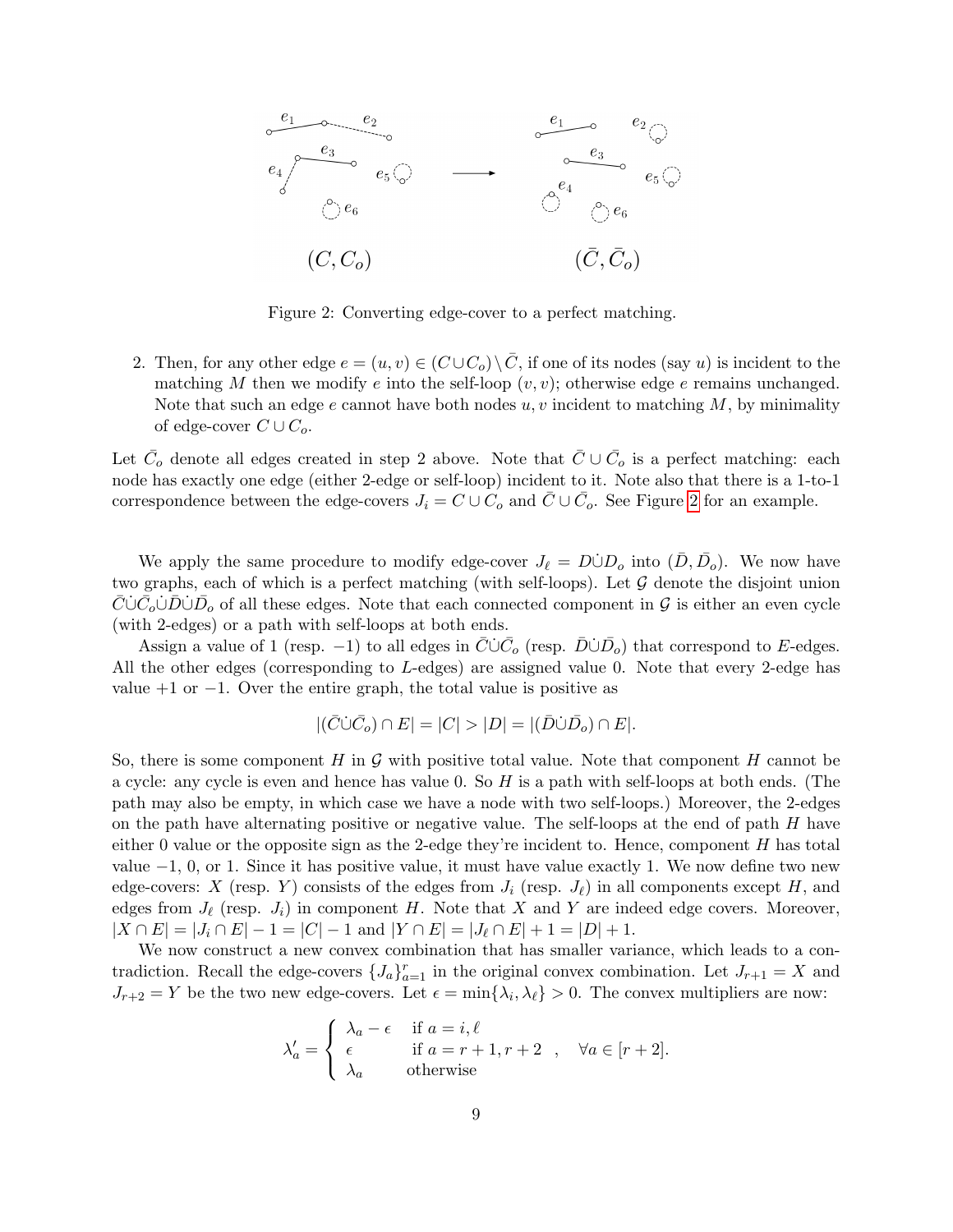

Figure 3: Cases for a component  $H$  with positive value

Clearly, 
$$
\sum_{a=1}^{r+2} \lambda'_a \cdot \mathbf{1}(J_a) = \sum_{a=1}^{r} \lambda_a \cdot \mathbf{1}(J_a) \le (y, z)
$$
. We now bound the increase in variance:  
\n
$$
\sum_{a=1}^{r} (\lambda'_a - \lambda_a) \max(0, |E \cap J_a| - k) + \epsilon \cdot \max(0, |C| - 1 - k) + \epsilon \cdot \max(0, |D| + 1 - k)
$$
\n
$$
= -\epsilon \cdot \max(0, |C| - k) - \epsilon \cdot \max(0, |D| - k) + \epsilon \cdot \max(0, |C| - 1 - k) + \epsilon \cdot \max(0, |D| + 1 - k)
$$
\n
$$
\le -\epsilon,
$$

where the last inequality uses the fact that  $|C| - 1 - k \ge 0 \ge |D| + 1 - k$ . As  $\epsilon > 0$ , this contradicts the choice of the original convex combination (of minimum variance). This completes the proof.  $\Box$ 

Continued Proof of Theorem [4.](#page-6-0) We first prove the integrality of  $LP_{ECC}$ . Given any fractional solution  $(y, z)$  to  $LP_{ECC}$ , Lemma [4](#page-7-1) implies  $(y, z) \ge \sum_{i=1}^{r} \lambda_i \cdot \mathbf{1}(J_i)$  for some convex combination of integral solutions. We now show that we can ensure equality, i.e.,  $(y, z)$  is equal to a convex combination of integral solutions. Clearly, this would prove that  $LP_{ECC}$  is integral.

We can write  $(y, z) = \sum_{i=1}^r \lambda_i \cdot \mathbf{1}(J_i) + (y', z')$  for some  $y' \in \mathbb{R}^E, z' \in \mathbb{R}^L$  with  $y', z' \geq 0$ . Note that  $k \geq y(E) = \sum_{i=1}^{r} \lambda_i |J_i \cap E| + y'(E)$ . So, if  $y'(E) > 0$ , there exists  $i \in [r]$  such that  $|J_i \cap E| < k$ . Choose an edge  $e \in E$  such that  $y'_e > 0$ . We now perform one of the following modifications that maintains  $(y, z) = \sum_{i=1}^r \lambda_i \cdot \mathbf{1}(J_i) + (y', z')$  and  $y', z' \ge 0$  while strictly decreasing  $y'(E)$ .

- 1. If  $\lambda_i > y'_e$ , let  $\lambda_i \leftarrow \lambda_i y'_e$  and create a new index  $r + 1$  such that  $\lambda_{r+1} = y'_e$  and  $J_{r+1} =$  $J_i \dot{\cup} \{e\}$ . Let  $r \leftarrow r + 1$  and  $y'_e = 0$ .
- 2. If  $\lambda_i \leq y'_e$ , let  $J_i \leftarrow J_i \cup \{e\}$  and  $y'_e \leftarrow y'_e \lambda_i$ .

The above step 1 strictly decreases the support of  $y'$ , so cannot be done more than  $|E|$  times. Between two consecutive applications of step 1's, each application of step 2 strictly increases the size of one  $J_i$ : so it can be done at most rk times. (And r increases by at most one for each application of step 1.) Therefore, the above procedure can be repeatedly applied and finished in finite time so that  $y'(E) = 0$  at the end. The same procedure can be applied for z' as well, which is even easier because we do not have the cardinality constraint for L. At the end, we have  $(y, z) = \sum_{i=1}^{r} \lambda_i \cdot \mathbf{1}(J_i)$ where each  $J_i$  is an integral edge cover that satisfies the cardinality constraint. We note that these edge-covers  $J_i$  may be multisets (and not minimal edge covers).

To obtain a polynomial time algorithm for min-weight edge-cover with a cardinality constraint, we first solve  $LP_{ECC}$  optimally using the ellipsoid algorithm. This can be done because there is an efficient separation oracle for the edge-cover LP. The resulting solution  $(y, z)$  may not be an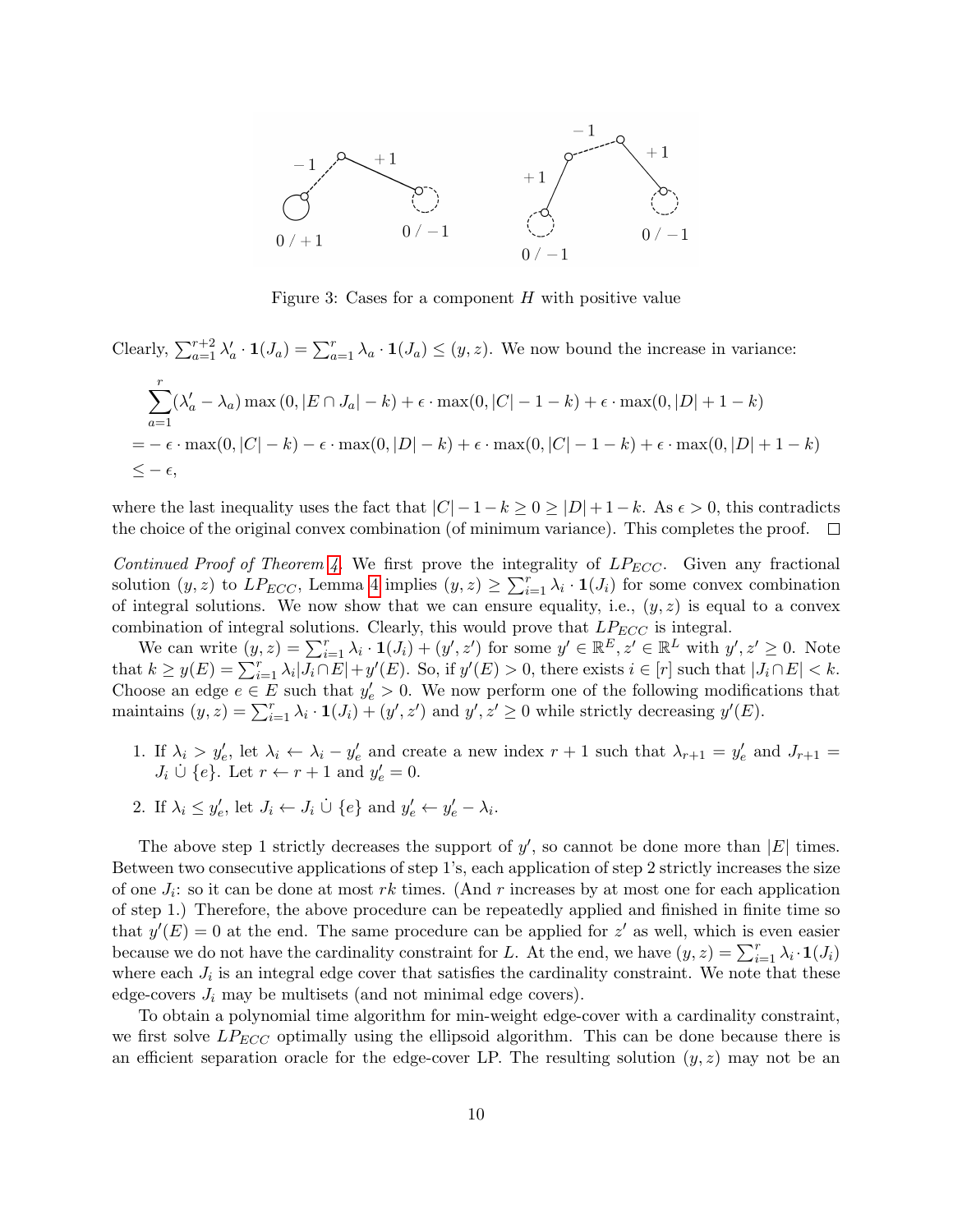extreme point of  $LP_{ECC}$  (and hence not integral). However, we can apply a standard polynomialtime method for converting an arbitrary LP solution into an extreme point solution (assuming a separation oracle for the constraints); see e.g., Lemma 3.3 in [\[Jai01\]](#page-12-14). Hence, we can find an optimal extreme point solution  $(y^*, z^*)$  to  $LP_{ECC}$  in polynomial time. By integrality of  $LP_{ECC}$ ,  $(y^*, z^*)$  is  $\Box$ an integral optimal solution.

## 4 Hardness for Matroid Supplier

We now consider the Euclidean Matroid Supplier problem. Its input consists of  $I \cup J \subseteq \mathbb{R}^s$  and a matroid  $\mathcal I$  on ground set I, and the goal is to find an independent set  $C \in \mathcal I$  that minimizes  $\min_{j\in J} d(j, C)$ , where d denotes the Euclidean distance. We prove that this problem is  $(3 - \epsilon)$ -hard to approximate for any constant  $\epsilon > 0$ , proving Theorem [3.](#page-1-2)

We reduce from the NP-hard 1-in-3-SAT problem [\[Sch78\]](#page-12-15). This involves n binary variables and m clauses, each consisting of three literals (of any variable or its negation). The goal is to decide whether there is an assignment where *exactly* one literal is true in each clause.

Suppose that we have a  $(3 - \epsilon)$ -approximation algorithm for Euclidean Matroid Supplier (for any  $\epsilon > 0$ ). Define  $c := \frac{2\pi}{\cos^{-1}(1-\frac{\epsilon}{2})}$ . Given any instance H of 1-in-3-SAT, we generate an instance E of Euclidean Matroid Supplier as follows. Let the variables in  $\mathcal H$  be  $x_1, \ldots, x_n$ , and suppose it has m clauses. Let d be an integer with  $d \ge \max(\frac{c+1}{4}, m)$ . In  $\mathcal{E}$ , we create n cycles embedded as regular  $4d$ -gons of unit side length, with each cycle  $C_i$  representing variable  $x_i$ . The cycles are placed far apart so that no vertex is within distance 3 of a vertex from a different cycle. For each cycle  $C_i$ , we label its vertices alternatively as clients and suppliers. Moreover, the suppliers on cycle  $C_i$  are alternatively labeled as  $x_i$  or  $\neg x_i$ . More precisely, if the vertices on  $C_i$  are numbered  $j = 1, 2, \ldots, 4d$ then we label the vertices as follows:

$$
f(j) = \begin{cases} x_i \text{ (supplier)} & \text{if } j \equiv 0 \mod 4, \\ \neg x_i \text{ (supplier)} & \text{if } j \equiv 2 \mod 4, \\ c_{ij} \text{ (client)} & \text{otherwise.} \end{cases}
$$

Note that the number of suppliers in each cycle is 2d, leading to 2nd suppliers in total. Let  $I$ denote the set of all suppliers. Now we construct a partition matroid over I in the following way. For each clause  $k \in [m]$ , say involving variables  $x_{i_1}, x_{i_2}, x_{i_3}$ , part  $P_k \subseteq I$  consists of one supplier each from cycles  $C_{i_1}, C_{i_2}, C_{i_3}$ , where we take a supplier labeled  $x_{i_j}$  (resp.  $\neg x_{i_j}$ ) if the clause uses  $x_{i_j}$  (resp.  $\neg x_{i_j}$ ). See Figure [4](#page-11-4) for an example. We ensure that each supplier is in at most one part: that is possible because each cycle contains  $d \geq m$  suppliers of each label. Finally, we gather all suppliers not in any part  $P_k$  into another part  $P_0 = I \setminus (\cup_{k=1}^m P_k)$ . The partition matroid is required to pick at most one supplier from each part  ${P_k}_{k=1}^m$  and at most  $dn - m$  suppliers from part  $P_0$ .

**Yes case.** Suppose that the 1-in-3-SAT instance H is satisfiable by some assignment  $a = \{a_i\}_{i=1}^n$ of variables. Consider the Matroid Supplier solution S that selects from each cycle  $C_i$  all the  $x_i$ (resp.  $\neg x_i$ ) suppliers if  $a_i = true$  (resp.  $a_i = false$ ). The total number of selected suppliers  $|S| = dn$ . Note that each client is within distance one from some supplier in S. Moreover, for each clause  $k \in [m]$ , exactly one literal of this clause is true in assignment a: this implies that  $|S \cap P_k| = 1$ . It follows that a total of m suppliers are selected from  $\cup_{k=1}^{m} P_k$ , which means  $|S \cap P_0| = nd - m$ . Hence, S satisfies the partition matroid constraint. So, the optimal value of instance  $\mathcal E$  is at most 1.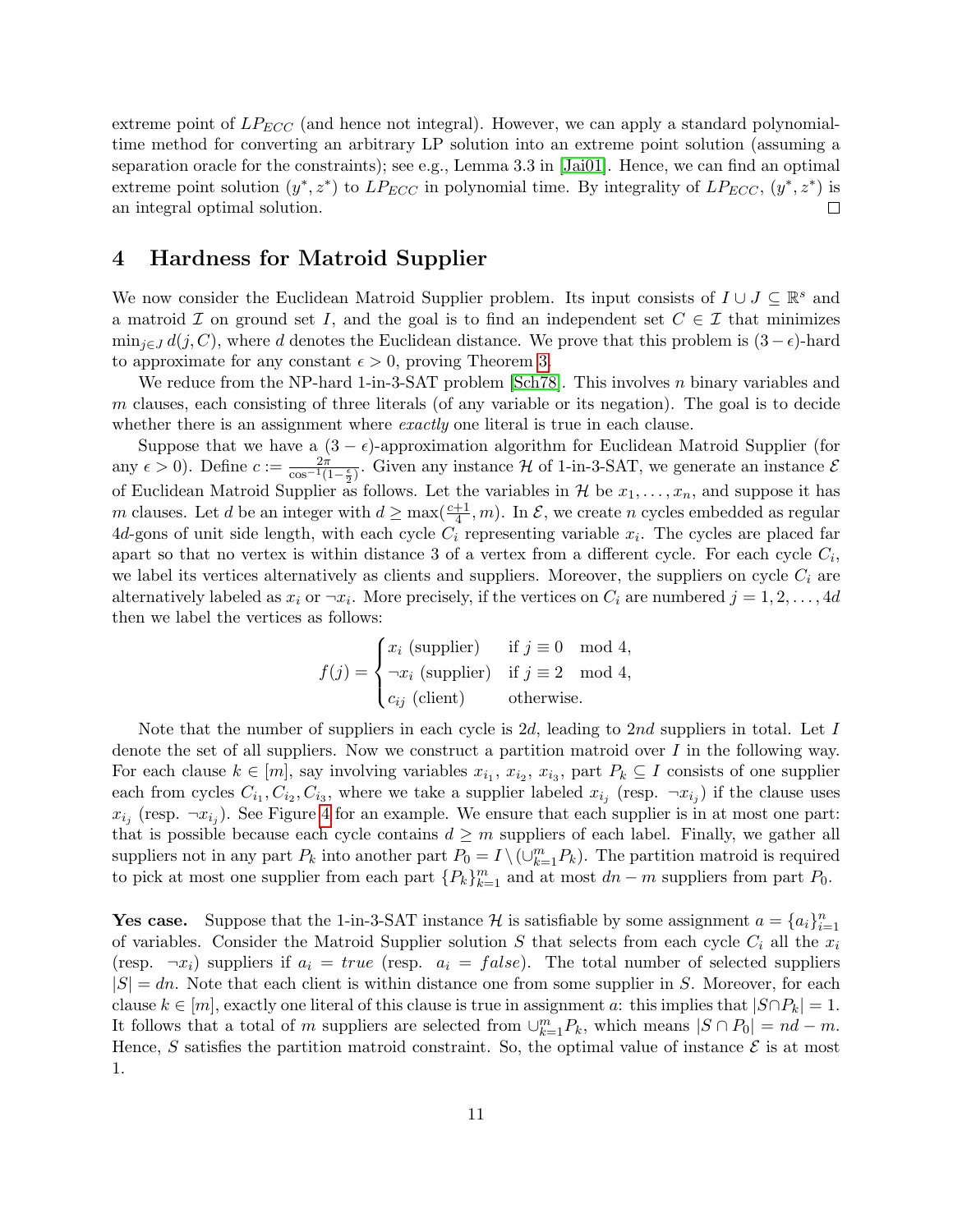

<span id="page-11-4"></span>Figure 4: Example of the part corresponding to clause  $x_1 \vee \neg x_2 \vee \neg x_3$ .

**No case.** Suppose that S' is a solution to Matroid Supplier of objective at most  $3 - \epsilon$ . Note that the distance between any client and supplier is either 1 or at least  $1 + 2\cos(\pi - \frac{4d-2}{4d})$  $\frac{d-2}{4d}\pi) >$  $1 + 2\cos(\frac{2}{c}\pi) = 3 - \epsilon$ . So the objective value of solution S' must be one.

**Claim 1.** Consider any solution S' to  $\mathcal{E}$  with objective 1. For each  $i \in [n]$ , S' contains either all the  $x_i$  suppliers or all the  $\neg x_i$  suppliers in cycle  $C_i$ . Moreover,  $|S' \cap P_k| = 1$  for all  $k \in [m]$ .

*Proof.* By the matroid constraint it is clear that  $|S'| \leq dn$ . Note that each supplier is at unit distance from at most 2 clients, and each cycle has  $2d$  clients. Therefore, solution  $S'$  must contain at least d suppliers in each cycle  $C_i$ . As there are n cycles, we must have  $|S'| = dn$ , and the first statement follows. To see the second statement, note that the only way we can have  $|S'| = dn$  is to pick exactly one supplier from each  $\{P_k\}_{k=1}^m$ .  $\Box$ 

Now, consider the assignment  $a'_i = true$  if S' contains all the x<sub>i</sub>-suppliers in cycle  $C_i$ , and  $a'_i = false$  otherwise. For each clause  $k \in [m]$ , we have exactly one true literal in a' because  $|S' \cap P_k| = 1$ . So a' is a valid assignment for instance  $\mathcal{H}$ .

Therefore, if H is unsatisfiable, the optimal value of  $\mathcal E$  is more than  $3 - \epsilon$ . Theorem [3](#page-1-2) now follows.

#### References

- <span id="page-11-1"></span>[CGK20] Deeparnab Chakrabarty, Prachi Goyal, and Ravishankar Krishnaswamy. The nonuniform k-center problem. ACM Transactions on Algorithms (TALG), 16(4):1-19, 2020.
- <span id="page-11-3"></span> $[Che08]$  Ke Chen. A constant factor approximation algorithm for k-median clustering with outliers. In Shang-Hua Teng, editor, Proceedings of the Nineteenth Annual ACM-SIAM Symposium on Discrete Algorithms, SODA 2008, San Francisco, California, USA, January 20-22, 2008, pages 826–835. SIAM, 2008.
- <span id="page-11-0"></span>[CKMN01] Moses Charikar, Samir Khuller, David M Mount, and Giri Narasimhan. Algorithms for facility location problems with outliers. In SODA, volume 1, pages 642–651, 2001.
- <span id="page-11-2"></span>[CLLW13] Danny Z Chen, Jian Li, Hongyu Liang, and Haitao Wang. Matroid and knapsack center problems. In International Conference on Integer Programming and Combinatorial Optimization, pages 110–122. Springer, 2013.